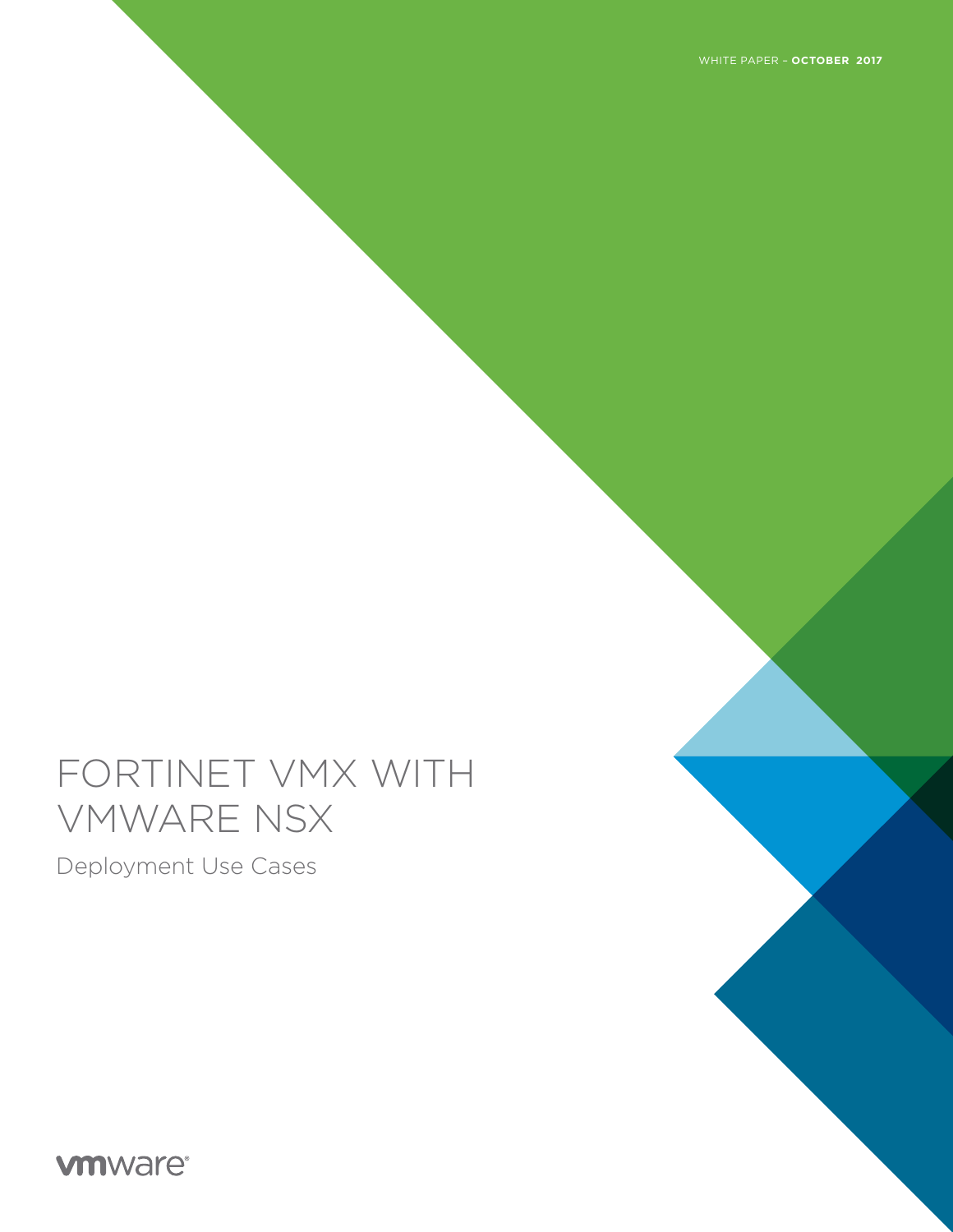### Table of Contents

| Introduction                                                       | 3              |
|--------------------------------------------------------------------|----------------|
| <b>VMware NSX Overview</b>                                         | $\overline{4}$ |
| FortiGate-VMX Overview                                             | 6              |
|                                                                    |                |
|                                                                    |                |
|                                                                    |                |
| <b>VMware NSX and FortiGate-VMX</b>                                | 8              |
|                                                                    |                |
| Security Groups, Security Tags                                     | 10             |
|                                                                    |                |
|                                                                    |                |
|                                                                    |                |
|                                                                    |                |
|                                                                    |                |
| Network Functions Virtualization (NFV) for Security Using VDOMs 13 |                |
| Use Cases                                                          | 1 <sub>3</sub> |
|                                                                    |                |
|                                                                    |                |
|                                                                    |                |
| MSSP: Multitenancy Using VDOMs and NSX Service Profiles 16         |                |
| Enterprise: NFV Using VDOMs and NSX Service Profiles               | 17             |
| Conclusion                                                         | 18             |
|                                                                    |                |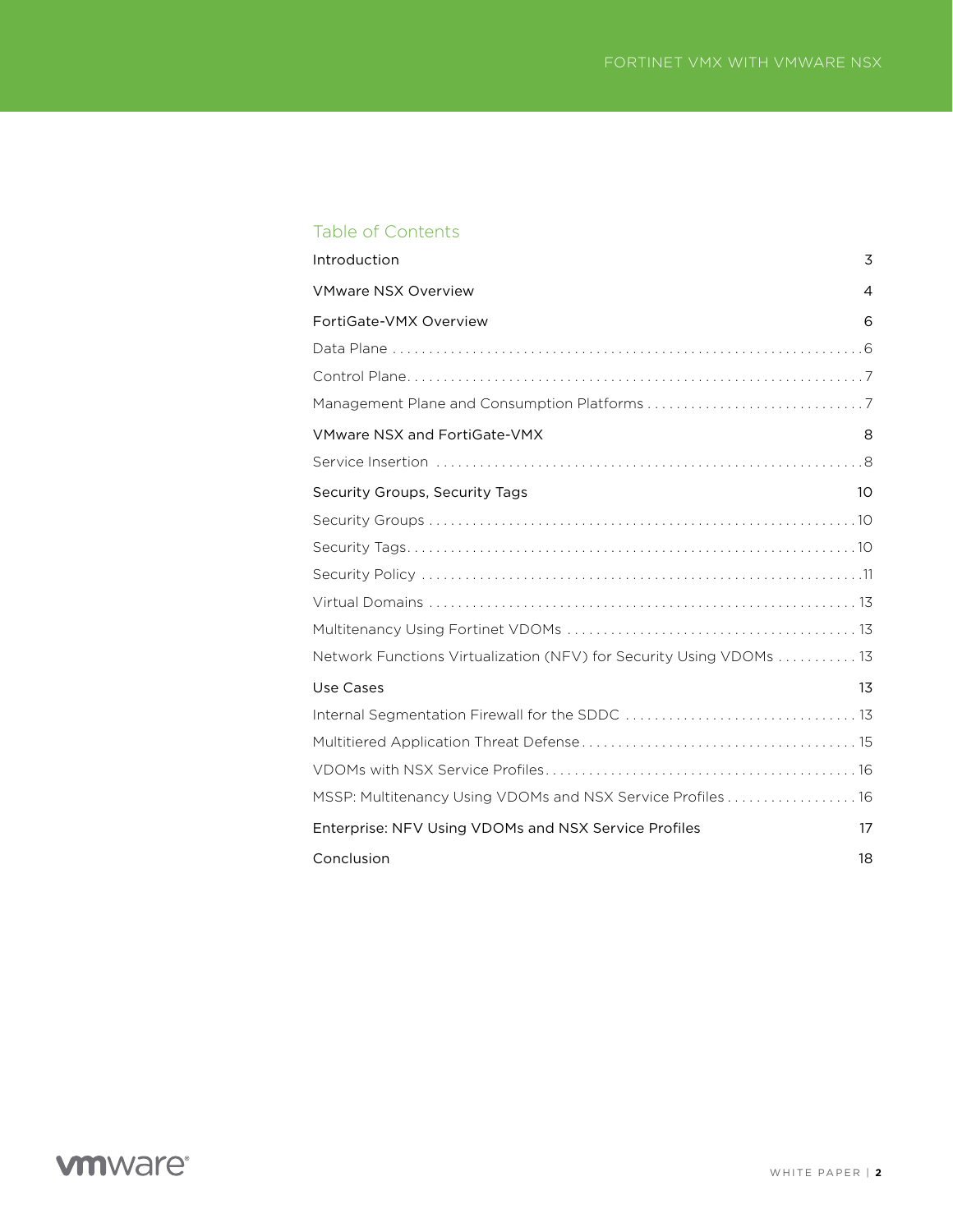### Introduction

This document is intended for IT administrators and security architects who specialize in cloud and virtualization in the Software-Defined Data Center (SDDC). It focuses on deployment of Fortinet's next-generation firewall and UTM (unified threat management) into the VMware NSX® platform and environment. It also covers advanced security solutions, differentiators, and use cases. It does not attempt to cover architectural design decisions, installation and deployment, or automation and orchestration details using the VMware NSX API™.

As VMware NSX matures into production environments, network and security architects are looking to operationalize NSX with more advanced security and manageability. Fortinet's FortiGate-VMX solution programmatically integrates directly with the latest NSX API to provide industry-leading firewall and UTM functionality as a service into SDDC deployments.

Fortinet's security framework embraces and delivers advanced security for the VMware SDDC with key features of automation and orchestration, agility, OpEx cost reduction, provisioning, and deployment at scale.

Fortinet's FortiGate-VMX security solution provides visibility and real-time protection against potential vulnerabilities. The joint solution provides the following:

- Introspection for east-west traffic between virtual machines (VMs)
- Automatic security node deployment for expanding workloads, reducing manual intervention and human error
- Service insertion and service chaining, which enable advanced layer 4-7 services
- Managed service and departmental segmentation through use of virtual domains (VDOMs)
- Full next-generation security solution in one integrated platform

As with previous versions of FortiGate-VMX, the solution can be automatically and transparently deployed on every ESXi hypervisor added to an NSX deployed cluster. The latest security policies are dynamically applied to all ESXi hosts in the cluster. These policies are also inherited during VM migration and resource balancing.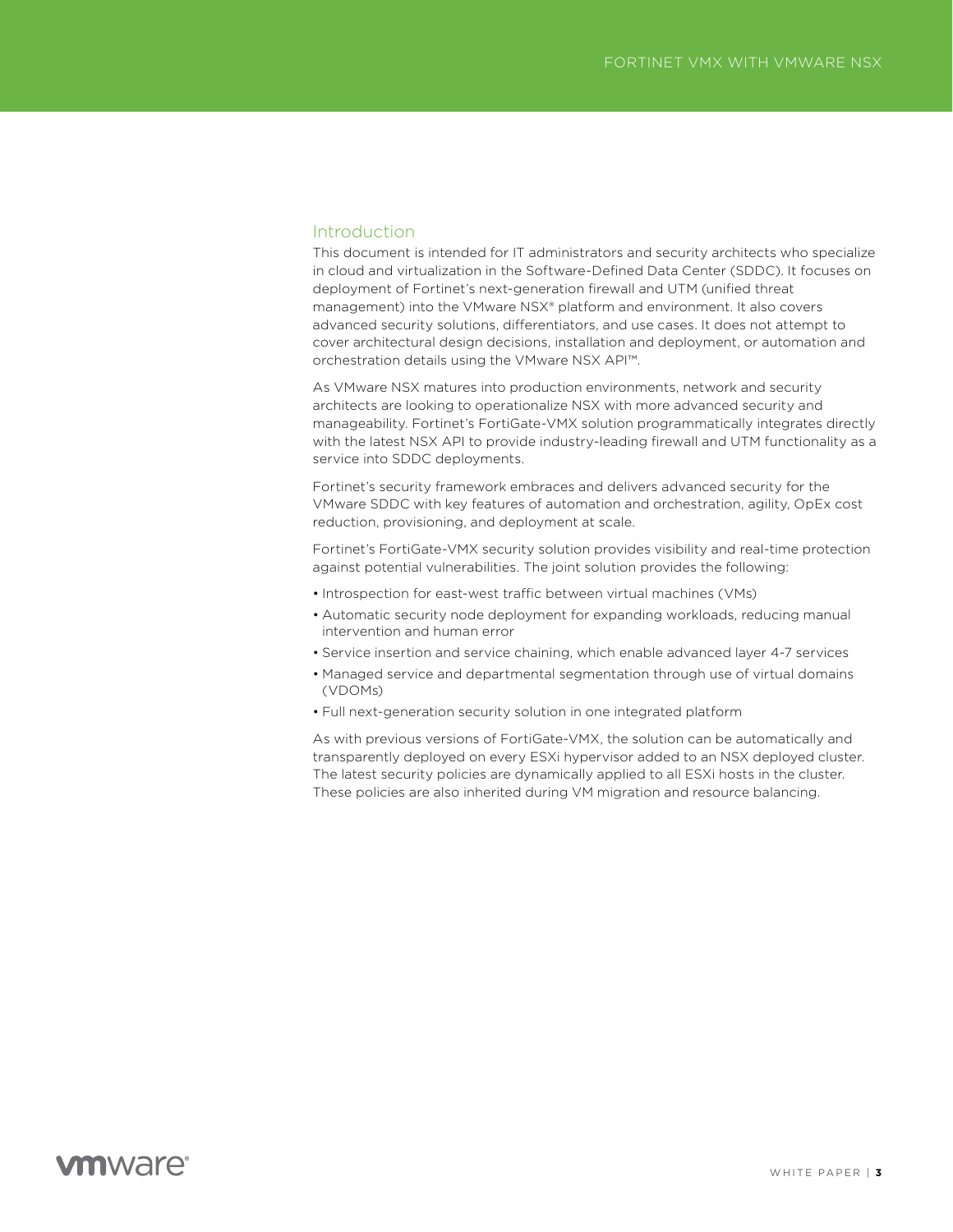

Figure 1: VMware NSX with FortiGate-VMX

The integrated solution provides the best-in-class FortiOS™ threat intelligence, and next-generation firewall and UTM capabilities deployed automatically. It offers distributed services scale-out and avoids traffic hairpinning, where flows would otherwise have to leave the virtual environment to be processed by a hardware appliance.

### VMware NSX Overview

IT organizations have gained significant benefits through server virtualization. Server consolidation reduces physical complexity, increases operational efficiency, and provides the ability to dynamically repurpose underlying resources to quickly and optimally meet the needs of increasingly dynamic business applications. The SDDC architecture is extending virtualization technologies across the entire physical data center infrastructure. VMware NSX, the network virtualization platform, now delivers for networking what vSphere® has delivered for compute and storage. In much the same way that server virtualization enables the programmatic creation, deletion, and changes of software-based VMs, NSX programmatically creates, deletes, and changes software-based virtual networks. The result is a transformative approach to networking that not only enables data center managers to achieve better agility and economics by orders of magnitude, but also allows for a simplified operational model for the underlying physical network. Because it can be deployed on any IP network, including both existing traditional networking models and next-generation fabric architectures, NSX is a nondisruptive solution; the existing physical network infrastructure is all you need to deploy a Software-Defined Data Center.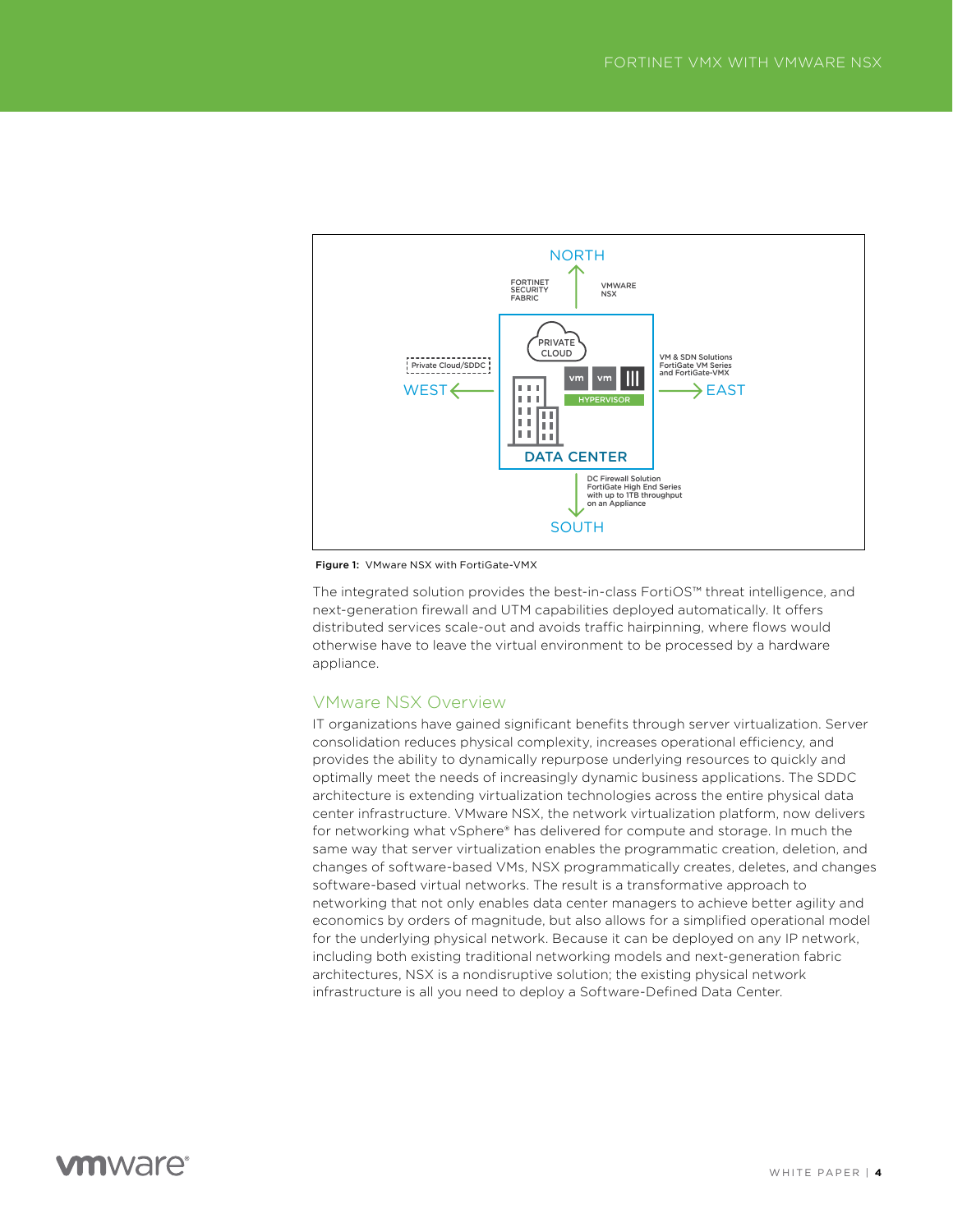With network virtualization, the functional equivalent of a network hypervisor reproduces the complete set of layer 2 to layer 7 networking services (e.g., switching, routing, firewalling, and load balancing) in software. As a result, these services can be programmatically assembled in any arbitrary combination to produce unique, isolated virtual networks in a matter of seconds.



Figure 2: NSX, the Network Hypervisor

Just as VMs are independent of the underlying x86 platform and allow IT to treat physical hosts as a pool of compute capacity, virtual networks are independent of the underlying IP network hardware and allow IT to treat the physical network as a pool of transport capacity that can be consumed and repurposed on demand. Unlike legacy architectures, virtual networks can be provisioned, changed, stored, deleted, and restored programmatically without reconfiguration of the underlying physical hardware or topology. By matching the capabilities and benefits derived from familiar server and storage virtualization solutions, this transformative approach to networking unleashes the full potential of the SDDC.

An NSX deployment consists of a data plane, control plane, and management plane.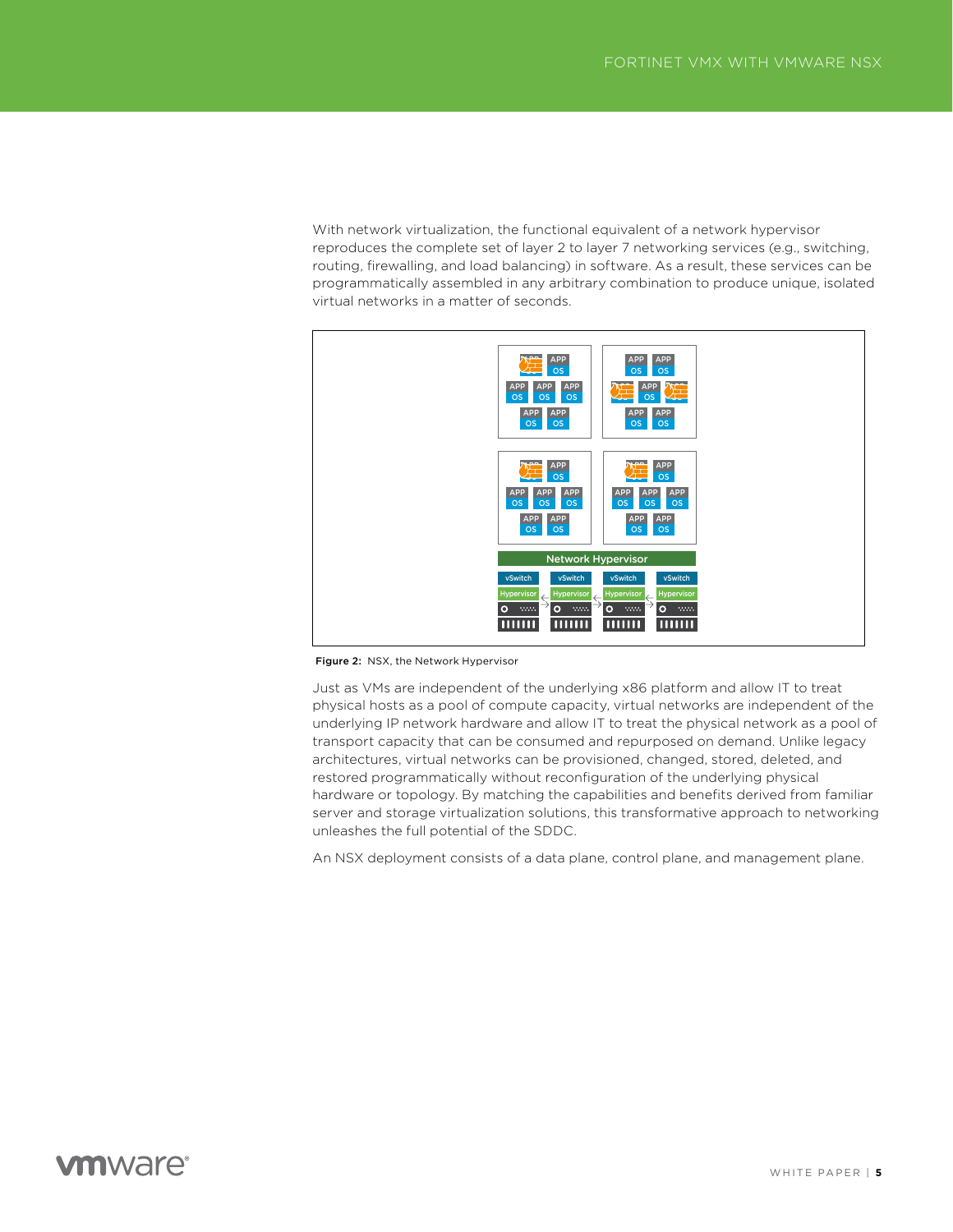

Figure 3: NSX Components

#### Data Plane

The NSX data plane consists of the NSX vSwitch. The vSwitch in NSX for vSphere is based on the vSphere Distributed Switch™ (VDS) with additional components to enable rich services. The add-on NSX components include kernel modules (VIBs), which run within the hypervisor kernel providing services such as distributed routing and distributed firewall, and enable VXLAN bridging capabilities. The NSX VDS abstracts the physical network and provides access-level switching in the hypervisor. It is central to network virtualization because it enables logical networks that are independent of physical constructs such as VLANs. Here are some of the benefits of the NSX vSwitch:

- Support for overlay networking with the use of the VXLAN protocol and centralized network configuration. Overlay networking enables the following capabilities:
- Creation of a flexible logical layer 2 (L2) overlay over existing IP networks on existing physical infrastructure without the need to rearchitect any of the data center network.
- Agile provision of communication (east-west and north-south) while maintaining isolation between tenants.
- Application workloads and virtual machines that are agnostic of the overlay network and operate as if they were connected to a physical L2 network.
- The NSX vSwitch provides distributed routing and a distributed firewall that scale out with hypervisors.
- Multiple features—such as port mirroring, NetFlow/IPFIX, configuration backup and restore, Network Health Check, QoS, and LACP—provide a comprehensive toolkit for traffic management, monitoring, and troubleshooting within a virtual network.

Additionally, the data plane also consists of gateway devices that can provide communication from the logical networking space (VXLAN) to the physical network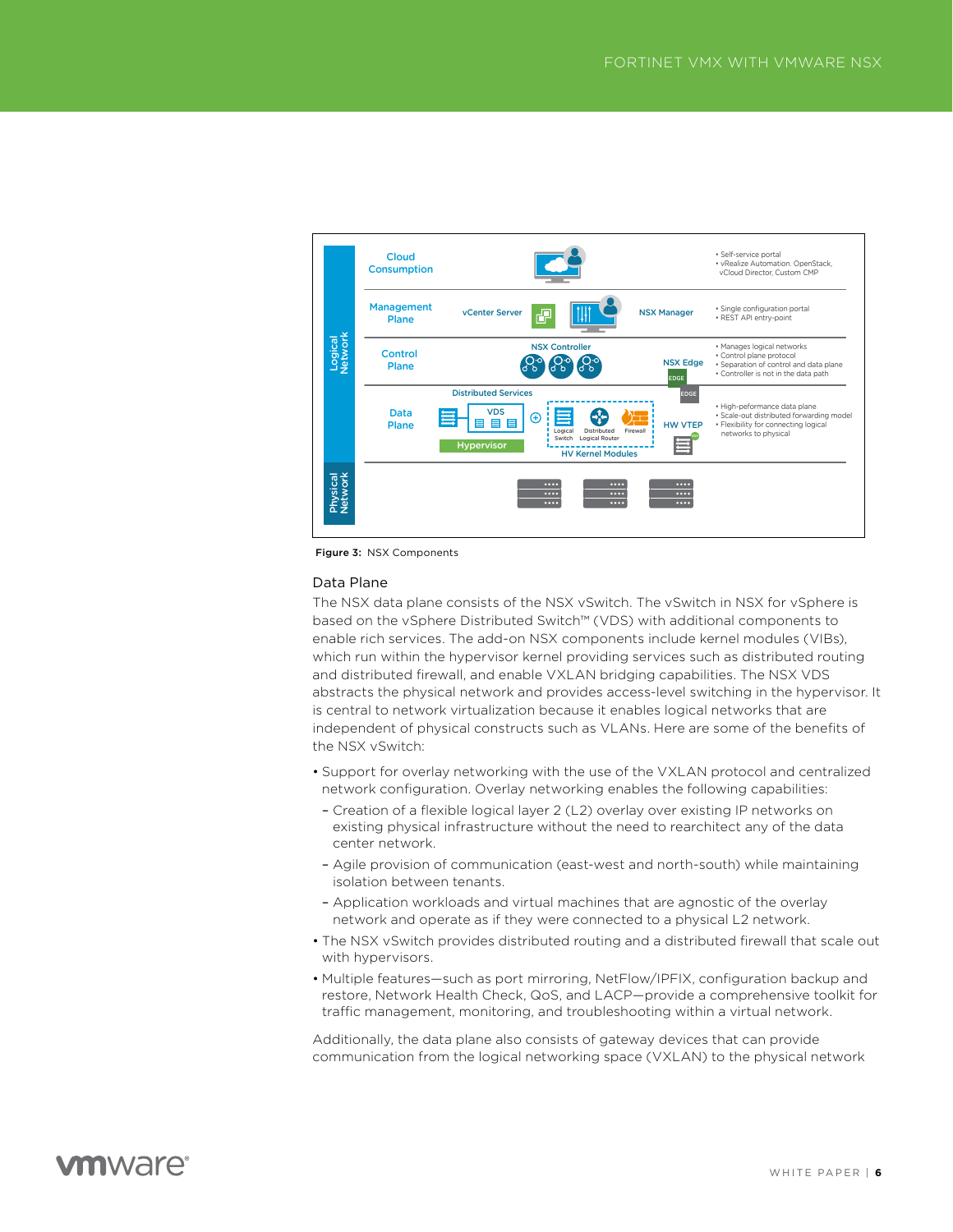(VLAN). This functionality can happen at layer 2 (NSX bridging) or at layer 3 (NSX routing).

The NSX distributed firewall provides layer 4 firewall functionality at the vNIC of every VM. Because dynamic policies based on tags and security groups are used, this allows zero trust micro-segmentation within the SDDC while remaining administratively manageable.

#### Control Plane

The NSX control plane runs in VMware NSX Controller™. In a VMware vSphere® optimized environment with VDS, the controller enables multicast-free VXLAN and control plane programming of elements such as distributed logical routing (DLR). In all cases, the controller is purely a part of the control plane and does not have any data plane traffic passing through it. The controller nodes are also deployed in a cluster of odd members to enable high availability and scale.

#### Management Plane and Consumption Platforms

The NSX management plane is built by VMware NSX Manager™. NSX Manager provides the single point of configuration and the REST API. The consumption of NSX can be driven directly via the NSX Manager UI, which, in a vSphere environment, is available via the vSphere web UI. Typically, end users tie network virtualization into their cloud management platform for deploying applications. NSX provides a rich set of REST APIs for extensibility.

#### FortiGate-VMX Overview

VMware NSX has a powerful traffic-steering capability, which it uses to intercept traffic at the hypervisor level and redirects it to FortiGate-VMX for advanced security policy enforcement.

There are two required components and an optional one in the solution:

- FortiGate-VMX Service Manager not only registers the security service definitions with NSX, but centralizes license management and configuration synchronization with all FortiGate-VMX Security Node instances.
- Fortinet FortiGate-VMX Security Nodes receive the redirected traffic and apply the protection policies on this traffic.
- Fortinet FortiAnalyzer (optional) for network security logging, analysis, and reporting securely aggregates log data from the Fortinet FortiGate-VMX security solution.

FortiGate-VMX Service Manager communicates directly with the NSX environment. It registers the FortiGate-VMX security service, enabling auto-deployment of required FortiGate-VMX Security Nodes. The management plane communication is two-way in that FortiGate-VMX Service Manager supplies service definitions to NSX Manager, while NSX Manager sends updates to FortiGate-VMX Service Manager about new or updated dynamic security groups and objects, upon which policy is based in real time.

FortiGate-VMX Service Manager obtains proactive security threat updates from FortiGuard and synchronizes those updates to all FortiGate-VMX Security Nodes.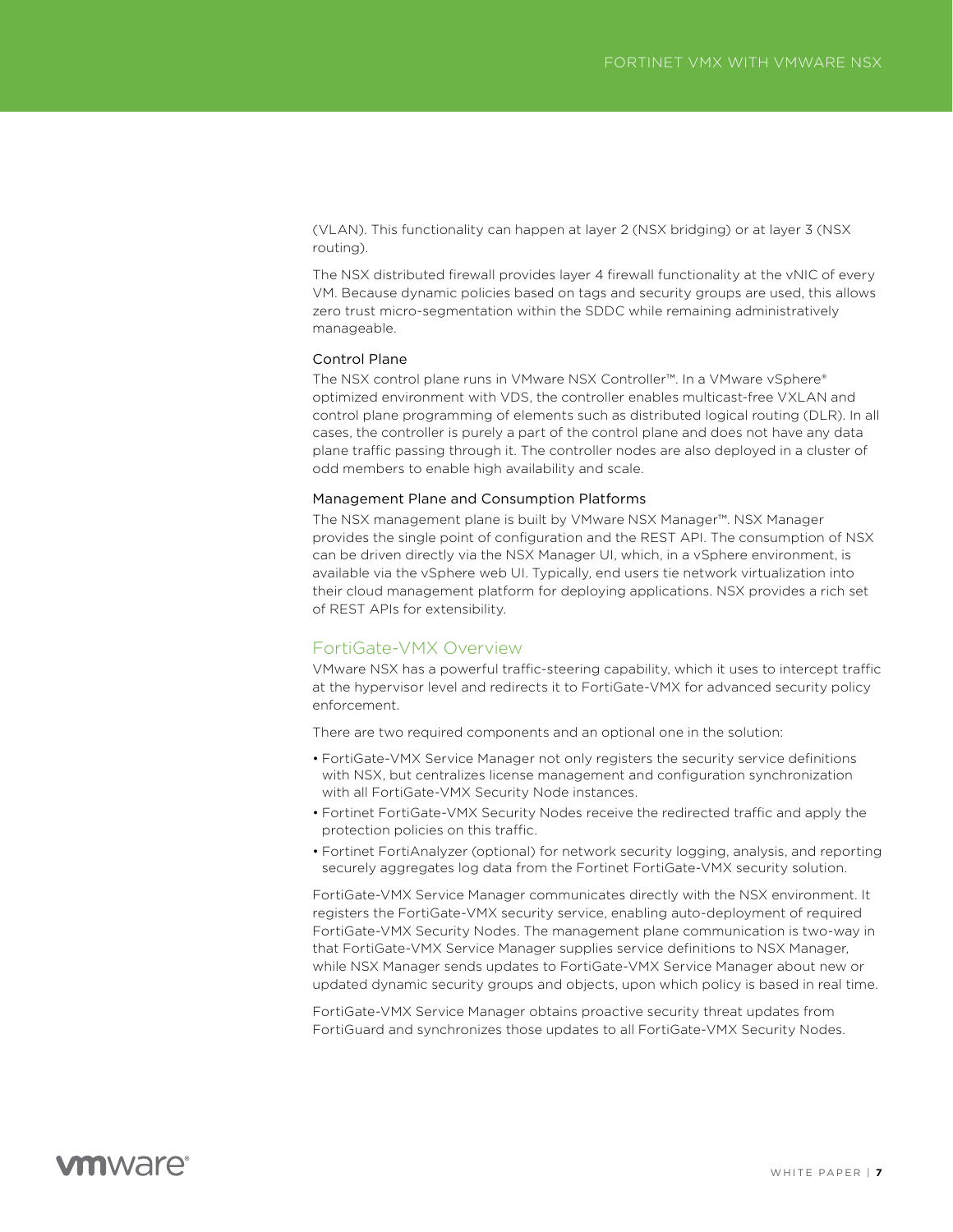### VMware NSX and FortiGate-VMX

FortiGate-VMX and VMware NSX provide a truly flexible and efficient data center architecture. By means of network and security virtualization, NSX can distribute layer 2 to layer 7 networking and security services, including routing, switching, firewalling, and load balancing.

FortiGate-VMX utilizes the VMware NSX Service Composer to implement a new model for consuming network and security services. It allows IT administrators to provision and assign firewall policies and security services to application workloads in real time.

Because network and security virtualization are combined through automation and orchestration with the NSX architecture, security can be enforced despite workload changes. Networks and network security can be remapped, adjusted, or expanded when workloads are migrated or changed.

Fortinet offers an integrated Segmentation Network Security solution for the entire network with one operating system: FortiOS. FortiOS delivers highly effective and flexible security with real-time updates from FortiGuard Labs to help combat the latest threats, and has received top effectiveness ratings in industry tests: NSS Labs, VB100, and AV Comparatives.

### Service Insertion

One of the key enablers of NSX is the concept of service insertion. It provides APIs and an interface to let the FortiGate-VMX register as a service. Once enabled, based on the system configuration, the FortiGate-VMX advanced security services can secure traffic flowing to and from the VM at the hypervisor level. Redirection is based on a trafficsteering policy, which should be designed to allow bulk protocols that have a low threat risk to bypass the FortiGate service.



Figure 4: FortiGate-VMX Service Manager Registration Flow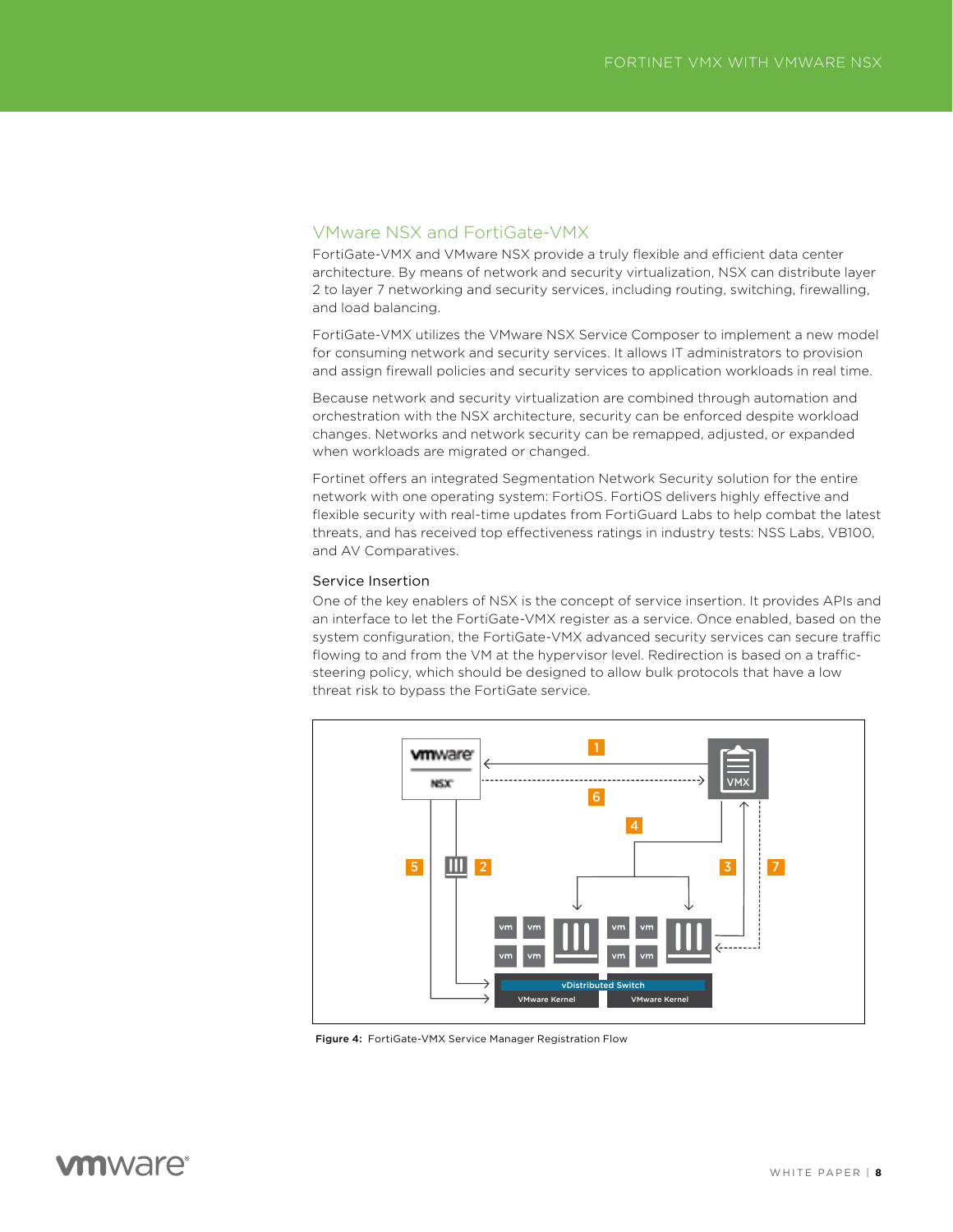- 1. FortiGate-VMX Service Manager registers the Fortinet security service with NSX Manager (FortiGate-VMX): The registration process uses the NetX management plane API to enable bidirectional communication between FortiGate-VMX Service Manager and NSX Manager.
- 2. FortiGate-VMX is auto-deployed to all hosts in security cluster: NSX Manager collects the FortiGate-VMX image from the URL specified during registration and installs an instance of FortiGate-VMX on each VMware ESXi™ host in the designated clusters. The FortiGate-VMX image is very small (in the order of tens of megabytes), providing fast and efficient deployment to each host in the cluster.
- 3. FortiGate-VMX connects with FortiGate-VMX Service Manager: FortiGate-VMX initiates a connection to FortiGate-VMX Service Manager to register with the Service Manager and obtain its license.
- 4. License verification and configuration synchronization with FortiGate-VMX: FortiGate-VMX Service Manager verifies the serial number and synchronizes configuration and policy.
- 5. Redirection policy rules are updated for enablement of FortiGate-VMX security service: For all objects secured in the cluster, a policy of redirection of specified traffic to FortiGate-VMX is ready.
- 6. Real-time updates of the object database: NSX Manager sends real-time updates on the changes in the virtual environment to FortiGate-VMX Service Manager.
- 7. FortiGate-VMX Service Manager dynamically synchronizes the object database and policy to all FortiGate-VMX virtual appliance instances deployed in the cluster.

| <b>O</b> Clobal         | Add Widget C Reset Dashboard<br>٠ |                           |                                                |               |  |  |  |  |  |
|-------------------------|-----------------------------------|---------------------------|------------------------------------------------|---------------|--|--|--|--|--|
| <b>B</b> Dashboard      |                                   |                           |                                                |               |  |  |  |  |  |
| - Network               | System Information                |                           |                                                | Ð.            |  |  |  |  |  |
| C VMeare                | HA Status:                        |                           | Standalone (Configure)                         |               |  |  |  |  |  |
| <b>O</b> System         | Hoch Name:                        |                           | (Change)                                       |               |  |  |  |  |  |
| <b>All</b> Log & Report | Serial Number:                    |                           |                                                |               |  |  |  |  |  |
|                         | System Time:                      |                           | Tue Sep 22 14:50:31 2015 (Fort/Guard) [Change] |               |  |  |  |  |  |
|                         |                                   |                           |                                                |               |  |  |  |  |  |
|                         | Firmware Version:                 |                           | v5.4.0.build6846 [Update]                      |               |  |  |  |  |  |
|                         | System Configuration:             |                           | Stackup] [Restore] [Revisions]                 |               |  |  |  |  |  |
|                         | Current Administrator:            |                           | admin [Change Password] /1 in Total [Details]  |               |  |  |  |  |  |
|                         | Uptime:                           |                           | 25-day/ol/0/teach/a 35 minis/                  |               |  |  |  |  |  |
|                         | <b>Virtual Domain</b>             |                           | Enabled (Disable)                              |               |  |  |  |  |  |
|                         | * License Information             |                           |                                                |               |  |  |  |  |  |
|                         |                                   | License                   | <b>O</b> Valid                                 | Update        |  |  |  |  |  |
|                         | <b>Virtual Machine</b>            | CRA                       |                                                |               |  |  |  |  |  |
|                         |                                   | VMX License Usage         | 3.085                                          |               |  |  |  |  |  |
|                         | Support Contract                  | Registration              | C Registered                                   | Launch Portal |  |  |  |  |  |
|                         |                                   | IPS & Application Control | C Licensed (Expires 2016-08-28)                |               |  |  |  |  |  |
|                         |                                   | <b>AntiVirus</b>          | C Licensed Expires 2016-08-281                 |               |  |  |  |  |  |
|                         | о<br>Fort/Guard                   | Web Filtering             | C Licensed (Expires 2014-08-28)                |               |  |  |  |  |  |
|                         |                                   | Viulverability Scan       | O Not Registered                               | Subscribe     |  |  |  |  |  |
|                         |                                   | <b>Email Filtering</b>    | C Licensed Expires 2016-08-28                  |               |  |  |  |  |  |

Figure 5: FortiGate-VMX Service Manager Console—Post-Registration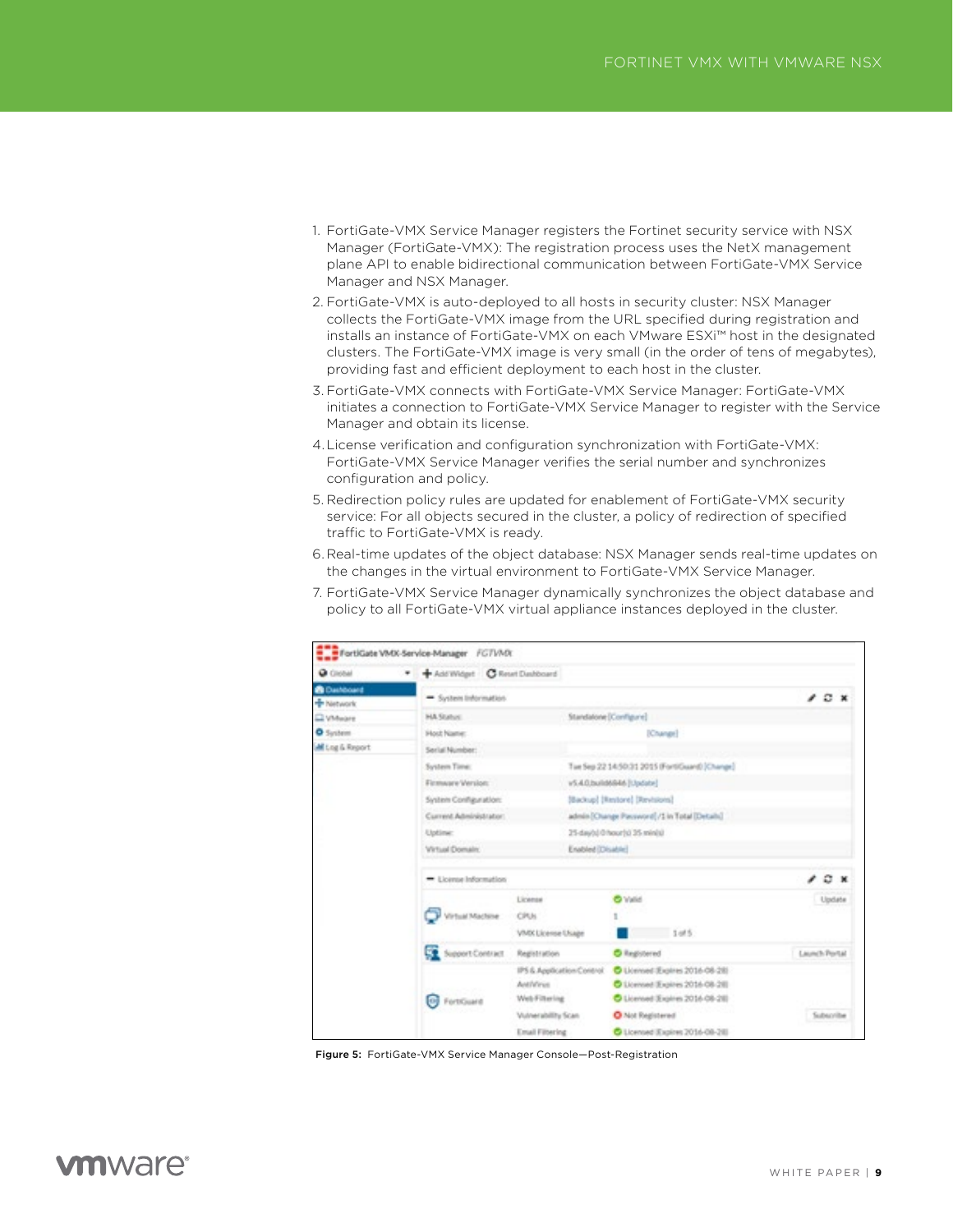### Security Groups, Security Tags

### Security Groups

VMware Service Composer supports the configuration of security groups. These groups can be either static or dynamic and can be defined based on various parameters, such as security tags, VM names, dvPortGroups, VXLAN segments, and so on.

When a security group is created, VMs matching the parameters defined in the security group are automatically added to the security group. When any of these parameters is changed, the grouping for that VM is automatically re-evaluated. Without NSX integration, this would be a painstaking process that would need to be done manually.

Security groups are automatically synced between FortiGate-VMX Service Manager and NSX Manager.



Figure 6: Adding Security Groups on NSX and Creating Policy on FortiGate-VMX

#### Security Tags

NSX allows the creation of security tags that can be assigned to VMs. This can be done programmatically or manually. Security tags can be used as classifiers to automatically assign all VMs with a tag to a specific security group.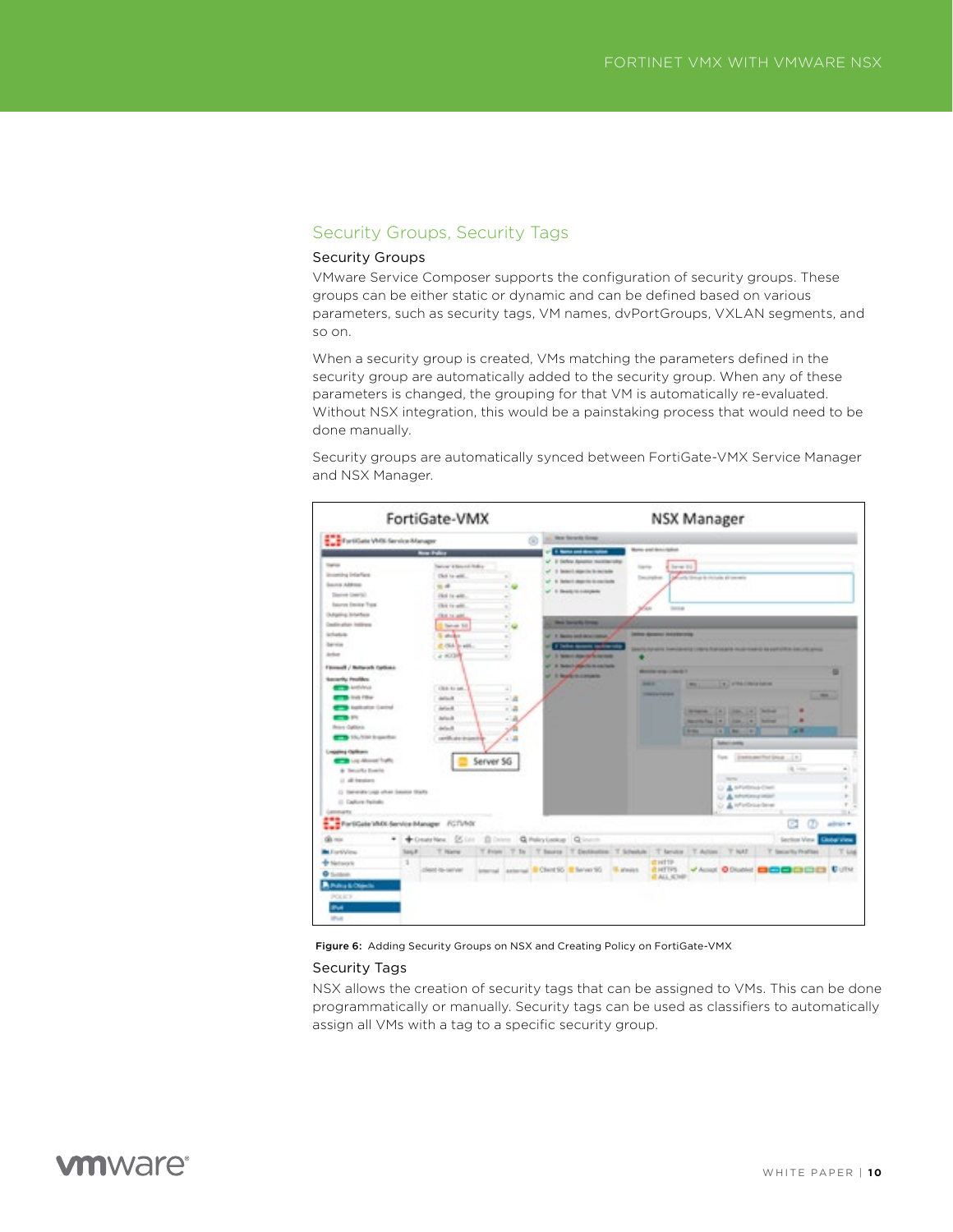

Figure 7: Adding a Security Tag in NSX

| 1 Name and description<br>÷                                                                                           | Define dynamic membership-<br>Specify synamic membership criteria that stonits must meet to be part of this security proval. |                                        |        |  |  |  |  |  |
|-----------------------------------------------------------------------------------------------------------------------|------------------------------------------------------------------------------------------------------------------------------|----------------------------------------|--------|--|--|--|--|--|
| 2 Define dynamic membership<br>3 Select objects to include<br>4 Select otaects to exclude<br>v<br>5 Ready to complete |                                                                                                                              |                                        |        |  |  |  |  |  |
|                                                                                                                       | Mentos rabio criteria 1                                                                                                      |                                        | O      |  |  |  |  |  |
|                                                                                                                       | Statute:                                                                                                                     | $+$ $-$ of the criteria below.<br>Atly |        |  |  |  |  |  |
|                                                                                                                       | Criteria Details                                                                                                             |                                        | $-366$ |  |  |  |  |  |
|                                                                                                                       |                                                                                                                              | Security Tag                           |        |  |  |  |  |  |

Figure 8: Adding a Security Tag in NSX

| Go main            |                           | New Policy      |               |
|--------------------|---------------------------|-----------------|---------------|
| <b>An</b> FortWiew | Name                      |                 |               |
| - Nebwork          | <b>Incoming Interface</b> | Click to add    | $\sim$        |
| <b>O</b> System    | Source Address            | briected System | - 0           |
| Policy & Objects   | Source User(s)            | Click to add    | $\sim$        |
|                    | Source Device Type        | Click to add    | $\rightarrow$ |
| POUCY.             | Outgoing Interface        | Click to add    | $\sim$        |
| IPv4               | Destination Address       | Claim 66        |               |

Figure 9: Adding a Security Tag in NSX

Figures 8 and 9 show the following flow:

- 1. A new tag is created for infected systems. This will be dynamically assigned to any systems detected as infected.
- 2. A security group is created; it dynamically includes all infected systems. If a VM is marked as an infected system with the tag just created, the VM becomes part of this group.
- 3. On FortiGate-VMX Service Manager, a policy is created to allow infected systems access only to a restricted domain and to apply all protection to these flows.
- 4. By doing this, we can exercise precise control over east-west traffic and prevent spreading of threats and infections laterally.

By doing this, we can exercise precise control over east-west traffic and prevent spreading of threats and infections laterally.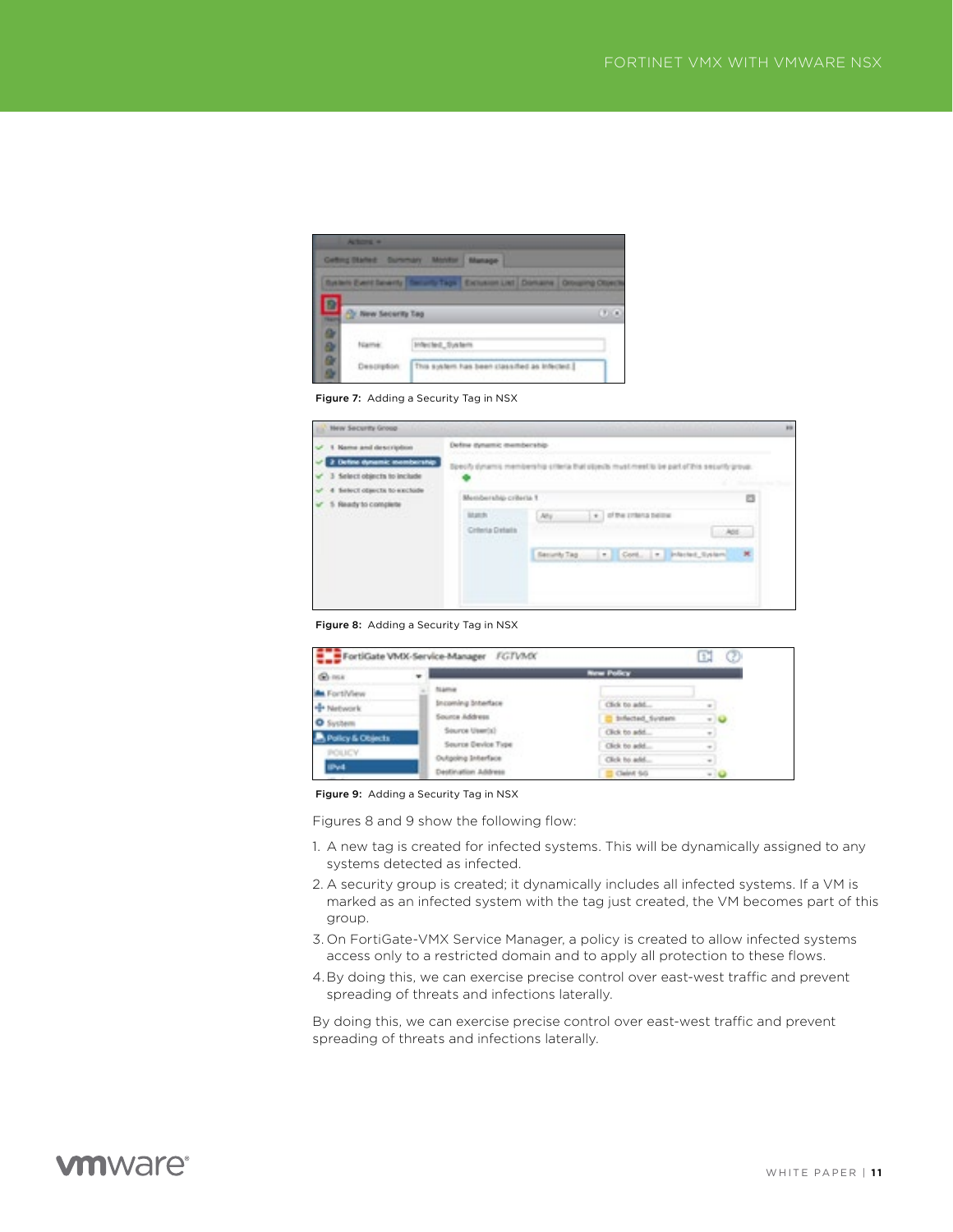When FortiGate-VMX Service Manager has registered with NSX Manager, NSX can be configured to use FortiGate-VMX as a network introspection service.

Once such a policy is configured, any traffic to a security group is automatically redirected to a FortiGate-VMX Security Node.

| Service Definitions                                         |                 |                                                                                                                                                                                                                                   |              |         |      |
|-------------------------------------------------------------|-----------------|-----------------------------------------------------------------------------------------------------------------------------------------------------------------------------------------------------------------------------------|--------------|---------|------|
| NSA Manager: 10.0.30.224 ( =                                |                 |                                                                                                                                                                                                                                   |              |         |      |
| + / X   @Adbox +                                            |                 |                                                                                                                                                                                                                                   |              |         |      |
| <b>Name</b>                                                 |                 |                                                                                                                                                                                                                                   |              |         |      |
| <b>Cenatory</b>                                             |                 | O DACAMANA BRIDGE TANKS                                                                                                                                                                                                           |              |         |      |
| <b>ANTI-REGIST COLUMN FORESTS</b><br><b>B.</b> Port Profile |                 |                                                                                                                                                                                                                                   |              |         |      |
| VMware CE<br><b>C. Security Policy DER . LBD Security</b>   | <b>Flame</b>    | <b>Ig-frix</b>                                                                                                                                                                                                                    |              |         |      |
| <b>VMasse N</b><br>of 1 Name and Seattleford                | Description.    |                                                                                                                                                                                                                                   |              |         |      |
| SAM Date<br>U 7 Gard Mingardon between                      | 53 O.K          |                                                                                                                                                                                                                                   |              |         |      |
| Guest Into N. 3 Inneed floor                                | Adican          | S: Redred to person                                                                                                                                                                                                               |              |         |      |
| POTVMIL<br><b>Participants</b>                              |                 | C Demiradord                                                                                                                                                                                                                      |              |         |      |
| UP 3. Nearly to complete                                    | Stevens Foaring | POTABLE                                                                                                                                                                                                                           |              |         | in.  |
|                                                             | Podlar.         | <b>POTABLO AN FIRMATI</b>                                                                                                                                                                                                         |              |         | be)  |
|                                                             | <b>SAKK</b>     | Any.                                                                                                                                                                                                                              |              | Change. |      |
|                                                             |                 | C highly source                                                                                                                                                                                                                   |              |         |      |
|                                                             | Destination:    |                                                                                                                                                                                                                                   |              | Change. |      |
|                                                             |                 | C high technics                                                                                                                                                                                                                   |              |         |      |
|                                                             |                 | To define sources or insultanties possibles de feath must be Photos himself disease."<br>Current sensitive will apply to "Incorpory" traffic from specified Sturios in the security<br>groups) silvers it is painty yeld account. |              |         |      |
|                                                             | Sanno           | date:                                                                                                                                                                                                                             | change.      |         |      |
|                                                             | <b>That's</b>   | (a) Enamed                                                                                                                                                                                                                        | <b>ATING</b> |         |      |
|                                                             |                 | C Dealer                                                                                                                                                                                                                          |              |         |      |
|                                                             | Ling            | 04m                                                                                                                                                                                                                               |              |         |      |
|                                                             | e T             | 10 De militag                                                                                                                                                                                                                     |              |         | ITCs |

Figure 10: Configuring Redirection to a FortiGate-VMX Service

#### Security Policy

Once a security group is configured and has been synced to FortiGate-VMX Service Manager, this security group is automatically made available for consumption in security policies.

| <b>Comments winnings</b> Albre                             |   |                                                           |  |              |                                          |                   |                                |                           |                                              |                               |                 |                   | C D mes |
|------------------------------------------------------------|---|-----------------------------------------------------------|--|--------------|------------------------------------------|-------------------|--------------------------------|---------------------------|----------------------------------------------|-------------------------------|-----------------|-------------------|---------|
| $-40$                                                      |   | * . * Creation . 2014 . 20 line . 4 holytopher . 42 parts |  |              |                                          |                   |                                |                           |                                              |                               |                 | <b>Index Year</b> |         |
| <b>Bulleting</b>                                           | m | T Rente                                                   |  |              | This Th These Thomas Thinks / Three      |                   |                                | T-8000 T-987              |                                              | 7 Interior Profiles           | $T$ deals       | T King            | T SA    |
| 4 years<br><b>Witness</b>                                  |   | <b>Contract Contract</b>                                  |  |              | <b>Classification of the Company Co.</b> | To showed         | <b>CARDON</b><br><b>TALICA</b> |                           | the control of the control of the control of | Planet Column 120-23-00-03-03 | <b>B</b> ustine | $\rightarrow$     |         |
| <b>Bitancomen</b><br>214.478<br><b>Share</b>               |   |                                                           |  | Check Street | <b>B</b> Harrison Rd.                    | <b>B</b> posts    | $\frac{1}{2}$                  | <b>WArrant Britishers</b> |                                              |                               | <b>Bluebar</b>  | $\rightarrow$     |         |
| $\frac{\partial^2 \phi}{\partial x \partial y \partial x}$ |   |                                                           |  | <b>HALLM</b> | <b>HELME</b>                             | <b>COMMERCIAL</b> | <b>COLLECTIVE</b>              | <b>Contract Contract</b>  |                                              |                               | <b>Children</b> | $-$               |         |

Figure 11: Creating a Security Policy in FortiGate-VMX Service Manager

When an ESXi instance is added to the cluster, NSX Manager communicates with FortiGate-VMX Service Manager, and together they auto-deploy a FortiGate-VMX Security Node on the newly added ESXi. As a result, any workloads added or moved to this hypervisor are still protected with the proper security policy relevant to that workload.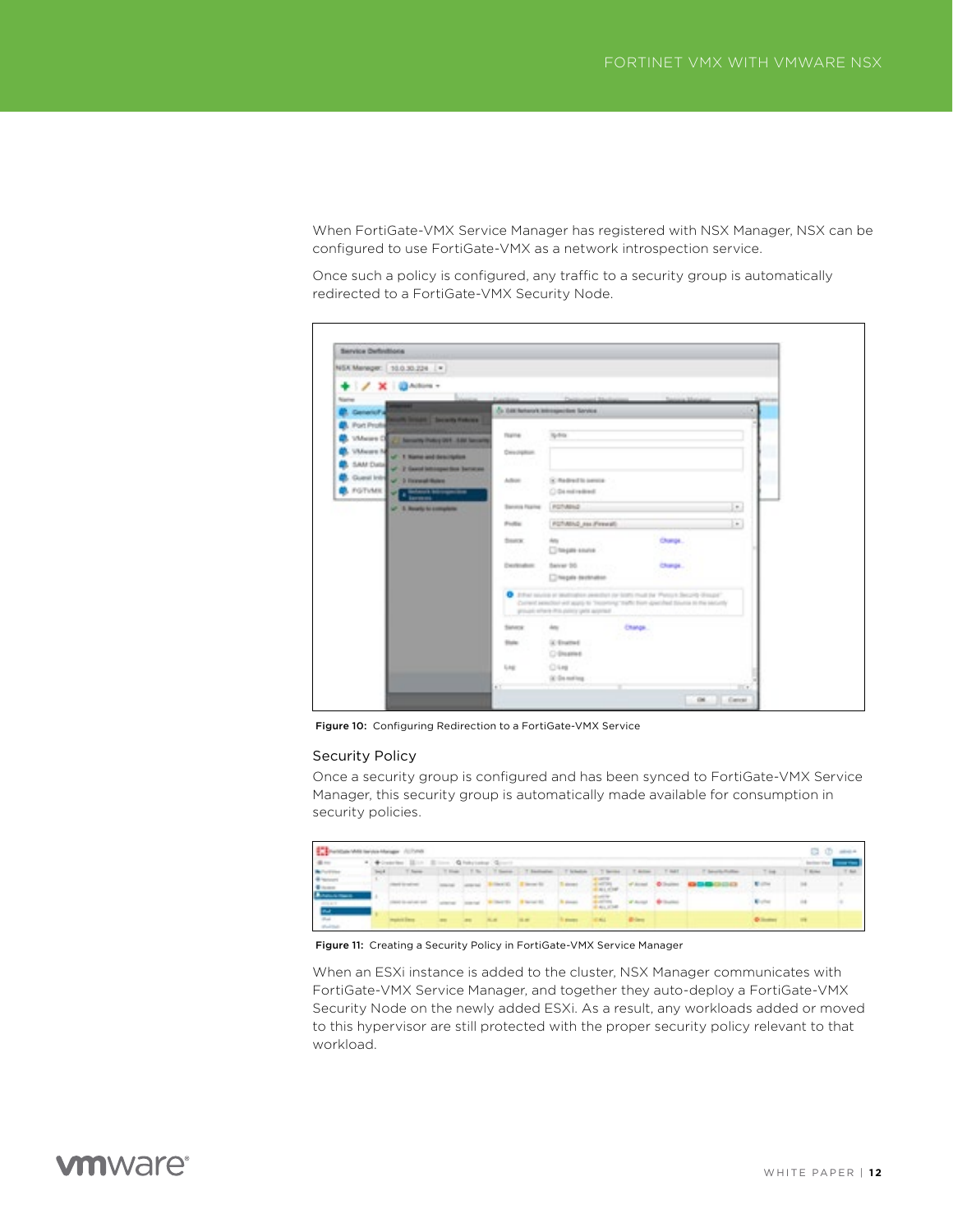### Virtual Domains

Virtual domains (VDOMs) are a method of dividing a single FortiGate-VMX instance into multiple virtual units that function as individual security nodes.

### Multitenancy Using Fortinet VDOMs

Beyond the flexibility provided by NSX Manager, FortiGate-VMX also supports multiple VDOMs. A FortiGate-VMX instance with multiple VDOMs can provide different levels of protection for different server groups or traffic streams.

This is particularly useful to service providers who can host each tenant on a different VDOM. The VDOMs are completely segregated and can be managed independently of each other. See the use case section for a more detailed example.

#### Network Functions Virtualization (NFV) for Security Using VDOMs

By using VDOMs, security functions can be hosted on a single FortiGate-VMX Security Node, but can be segregated into multiple VDOMs with each VDOM responsible for a specific security service.

For enterprise customers, VDOMs can be used to split the different security functions, such as anti-virus, IPS, and application control. A more detailed example is seen in the use case section.

### Use Cases

The following sections describe three use cases for the NSX and FortiGate-VMX integrated solution.

#### Internal Segmentation Firewall for the SDDC

Advanced threats are taking advantage of the flat internal network. Once they get through the border defense, there is little to stop their spread and eventual extraction of valuable targeted assets. Because traditional firewalls have been limited to the slower speeds of the Internet edge, it has been expensive to deploy these security devices internally.

Using the Internal Segmentation Firewall (ISFW) that sits at strategic points of the internal network provides network segmentation inside the perimeter. The ISFW may sit in front of specific servers that contain valuable intellectual property or a set of user devices or web applications in the cloud.

Fortinet has an array of existing hardware FortiGates that provide high-speed next-generation firewall functionalities and thus facilitate deployment of firewalls between the network segments. By extending the ISFW principle into the SDDC with the NSX and FortiGate-VMX integration, we can provide firewall functionality between the VMs.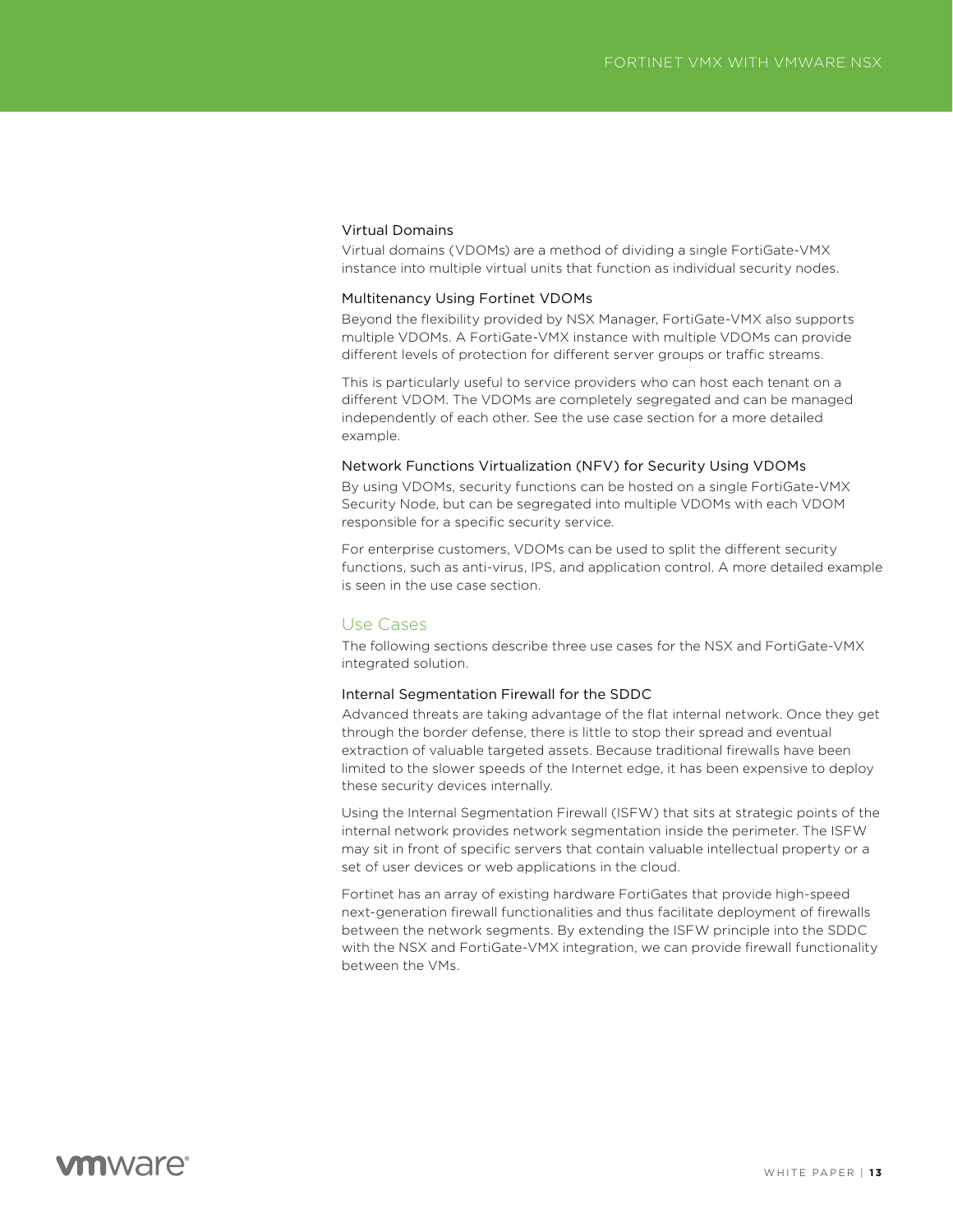

Figure 12: Extending the Internal Segmentation Firewall Using FortiGate-VMX

By creating security groups for related devices within the network, we can define smaller trust groups that can then be protected using a firewall. This protects against threats spreading across these smaller groups within the network. As a result, we can bring the advantages of Internal Segmentation Firewalls deeper into the data center by protecting traffic between individual VMs.



Figure 13: Micro-Segmentation to Implement a Virtual Internal Segmentation Firewall

Groups A, B, and C can be used to define the smaller security groups. For instance, group A might be all the organization's internal service servers, such as HR databases and other highly secure devices. Group B might be hosted services for employee use—company email, central storage for intellectual property. Group C might include hosted web services provided by the company, such as the company web page and other externally exposed services.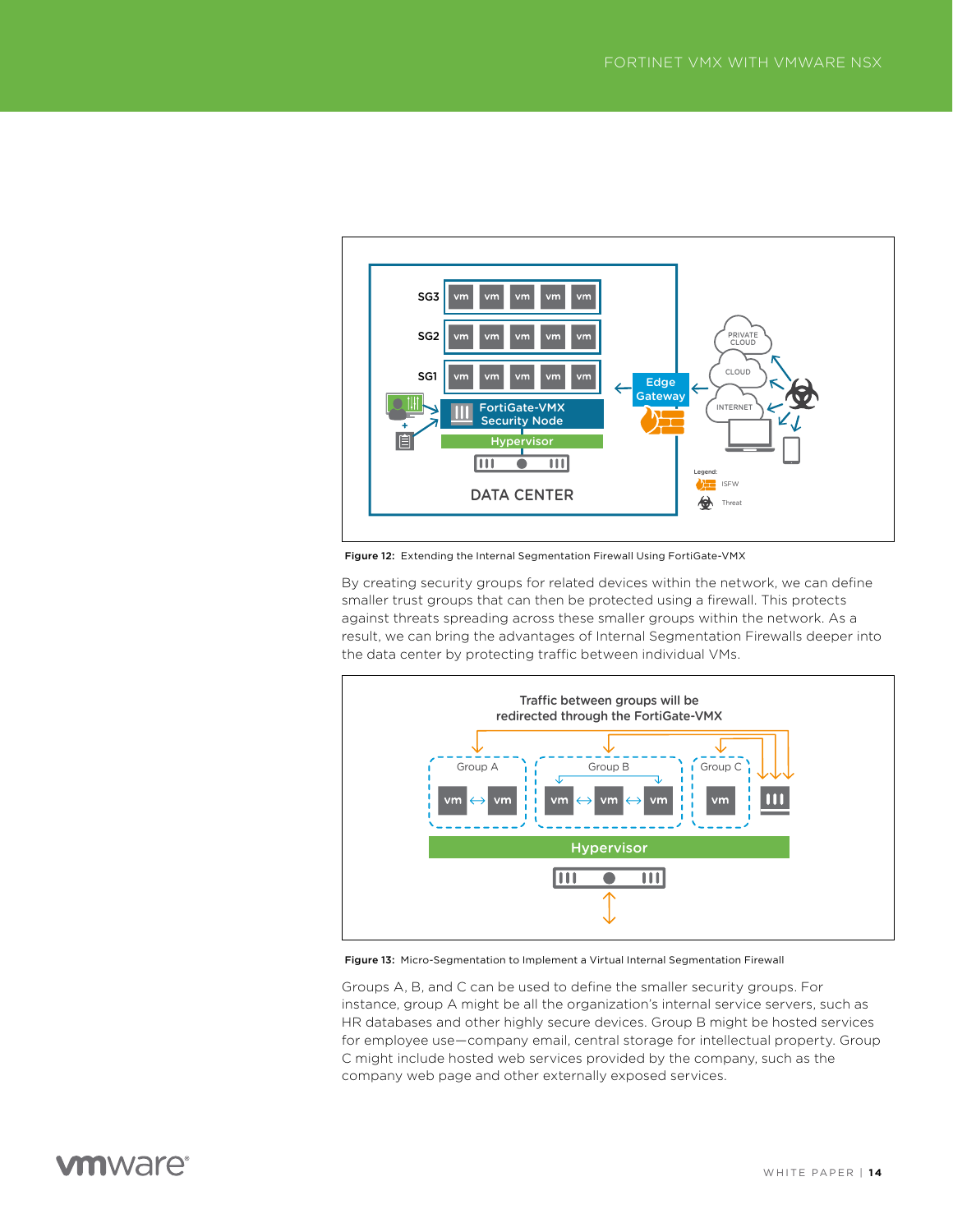We would define three security groups for this:

- Group A Limited access group for sensitive data, limited visibility
- Group B Internal group for internally accessible data
- Group C Publicly visible group for services and machines visible to the outside world

By using ISFW principles, threats that might have penetrated one network can be prevented from reaching other parts of the trusted network.

#### Multitiered Application Threat Defense

Traditionally, to provide threat defense to different applications, the network needs to be segmented such that the different applications are in distinct virtual networks. Using NSX and FortiGate-VMX, we can define micro-segments so that services requiring different levels of protection can be covered by the appropriate security policy.



Figure 14: Micro-Segmentation and Multitiered Application Threat Defense

This can be effectively set up by statically or dynamically configuring security groups for each application type. Then FortiGate-VMX can be configured with the relevant security policies for each group.

NSX then automatically redirects the traffic to FortiGate-VMX. For instance, FortiGate-VMX sees all traffic bound to email server group devices unless the traffic originates from an email server group device.

Figure 14 shows this in the green flow. Because E3 is an email server and S2 is a secure storage server, FortiGate-VMX sees this traffic and applies relevant policies on it. Similarly, traffic from file server F1 to database D3 flows through FortiGate-VMX.

As in the previous case, using NSX with FortiGate-VMX helps secure east-west traffic as well as north-south traffic.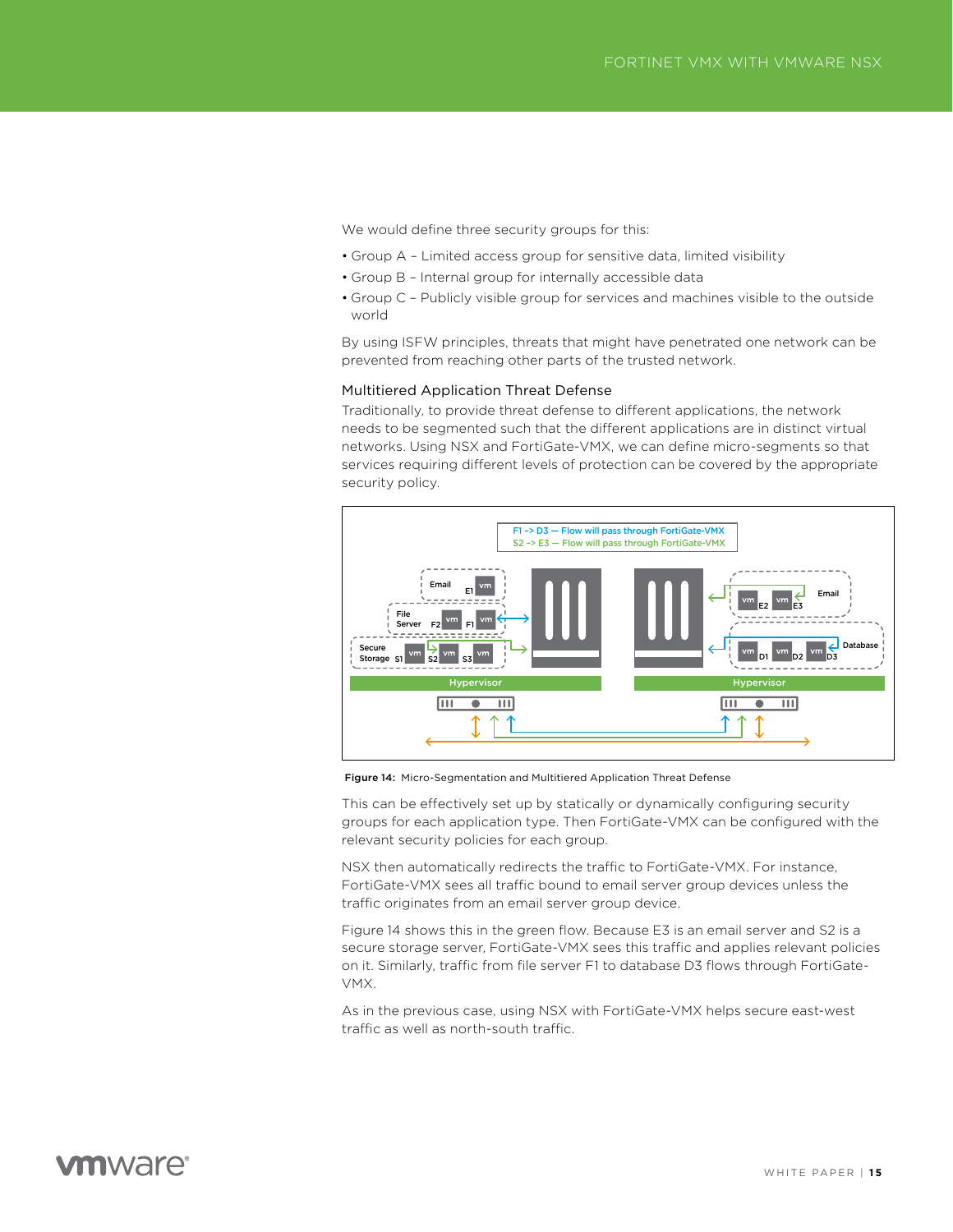#### VDOMs with NSX Service Profiles

Fortinet VDOMs allow network administrators to segment a single FortiGate-VMX Security Node to service different flows separately from each other.

This valuable feature provides greater flexibility for both enterprise and managed service providers, as shown in the sample security policy configurations in Figure 15.



Figure 15: Flexibility Provided by VDOM Configurations When Used with NSX Micro-Segmentation

#### MSSP: Multitenancy Using VDOMs and NSX Service Profiles

In this example (Figure 16), a managed service security provider (MSSP) provides an infrastructure hosting web services to its tenants.

The provider has a security group for web services (and potentially other security groups for each different service offered). Security policies assigned for traffic to and from this group are redirected to the FortiGate-VMX Security Node. FortiGate-VMX Service Manager in turn has three separate VDOMs configured one for each tenant—over which the corresponding tenant has full autonomy.

Here, the three tenants—orange, blue, and red—are all protected using the same FortiGate-VMX Security Node, yet are completely separate from one another, and each has autonomy over its segment. This is even more valuable when there are multiple services offered.

This deployment model reduces cost by removing the need to provide each tenant with its own FortiGate-VMX security service. It also enables tenants to extend their VDOM configurations from parallel hardware deployments.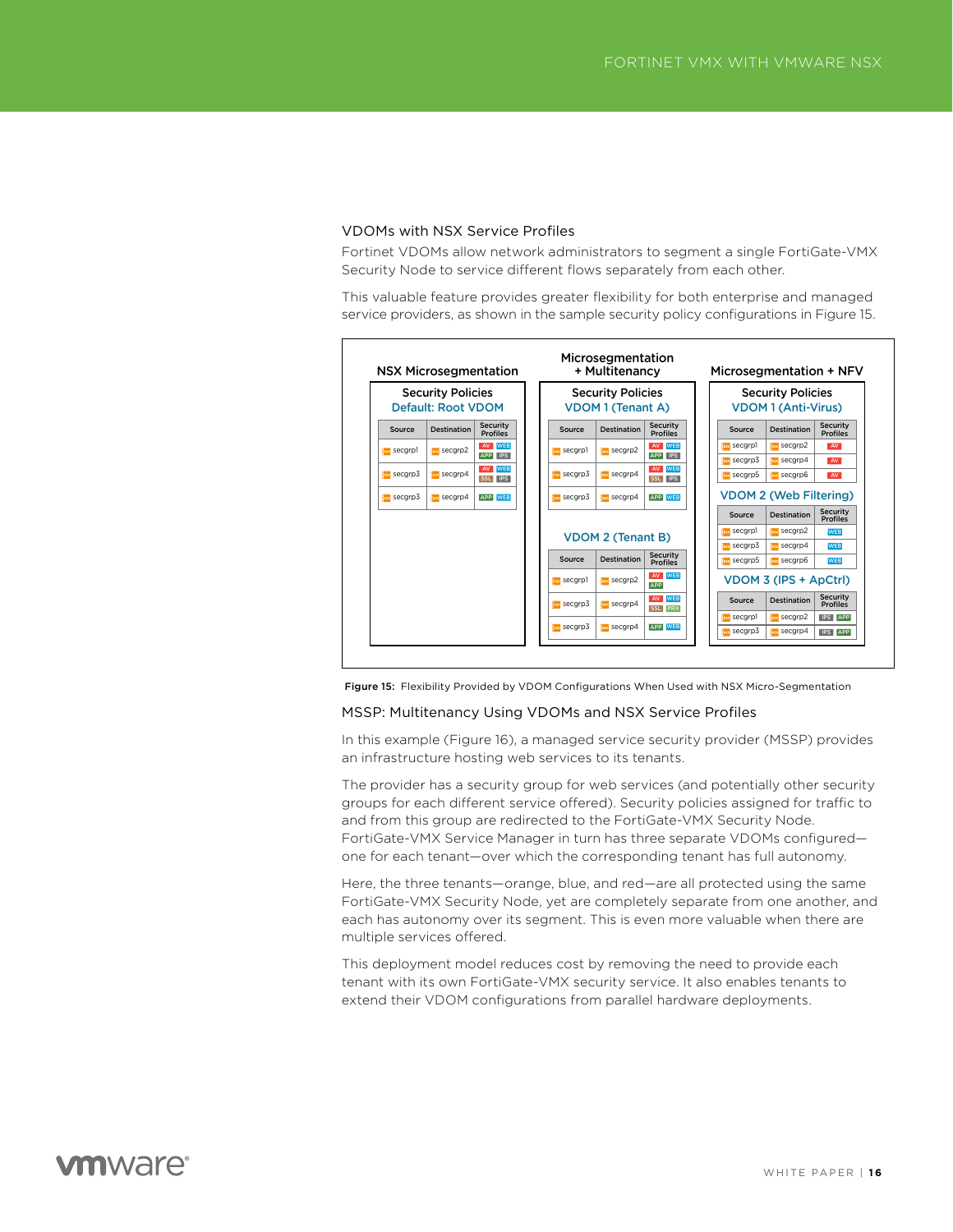

Figure 16: Multitenancy Configuration Using VDOMs and NSX Service Profiles

### Enterprise: NFV Using VDOMs and NSX Service Profiles

In this example (Figure 17), an enterprise customer has different VDOMs configured to handle different security features. The company has multiple applications hosted in the data center, and these applications have different security requirements. For instance, all applications might require next-generation firewall services, but only application server A requires URL filtering, only application servers B and C need application control, and so on.

Here, NSX service policies are used to ensure that the workloads are each in the correct security groups.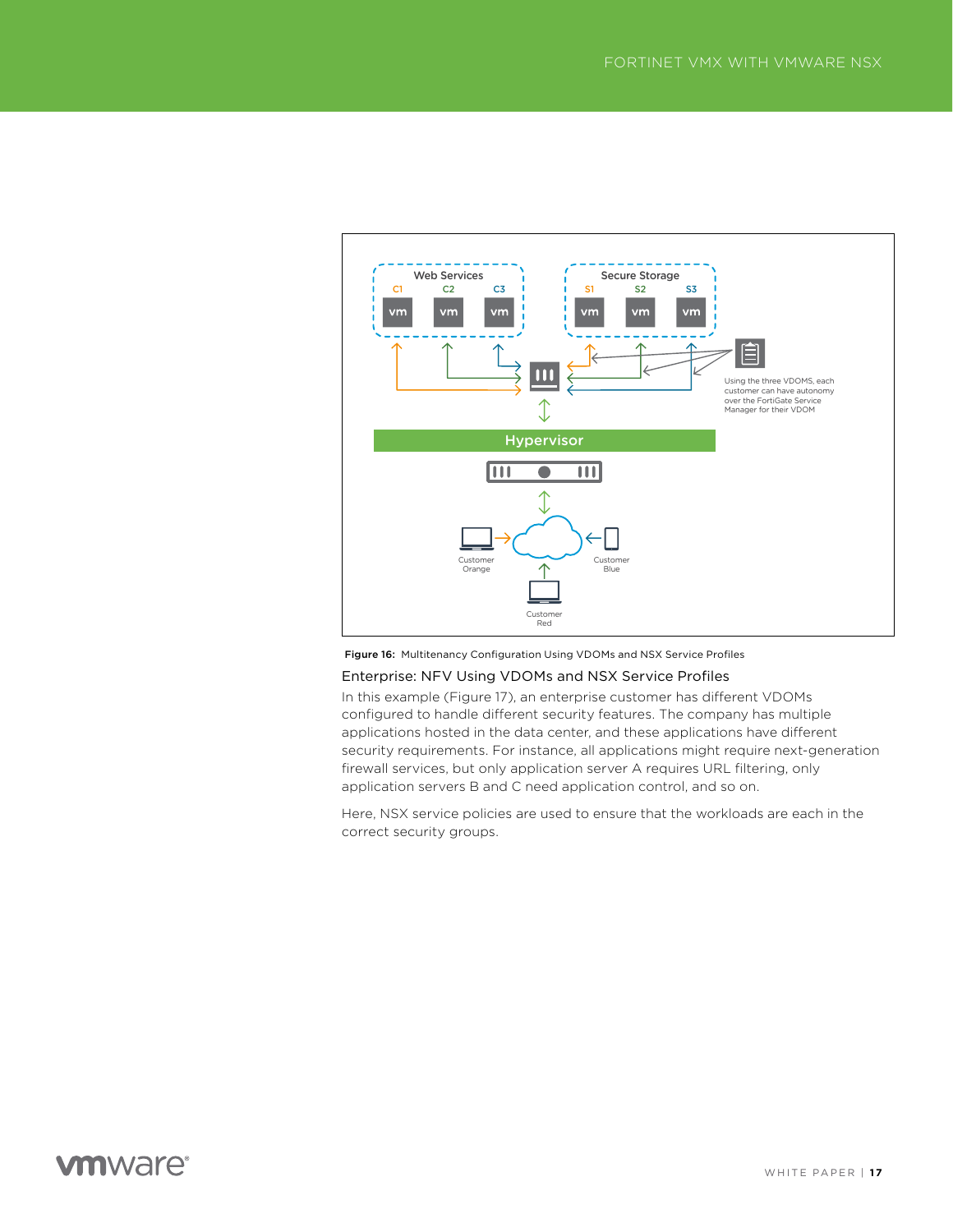

Figure 17: NFV Using VDOMs and NSX Service Profiles

By using different VDOMs for different security features, we can ensure that the right features are used for the right flows and security groups.

### Conclusion

The NSX with FortiGate-VMX security solution joins the flexibility afforded by VMware NSX and the industry-leading security of Fortinet FortiOS with real-time intelligence updates by FortiGuard Labs. Together, these components provide threat visibility and protection for both east-west and north-south traffic.

This solution is especially ideal for scale-up and scale-out scenarios. NSX and FortiGate-VMX ensure that new workloads and changes to existing workloads are automatically provided with FortiGate-VMX's security service.

With the automation and orchestration capabilities provided by the NSX API and the FortiGate single pane of glass visibility and control, this solution provides extremely effective security while making data center security management simpler and more efficient.